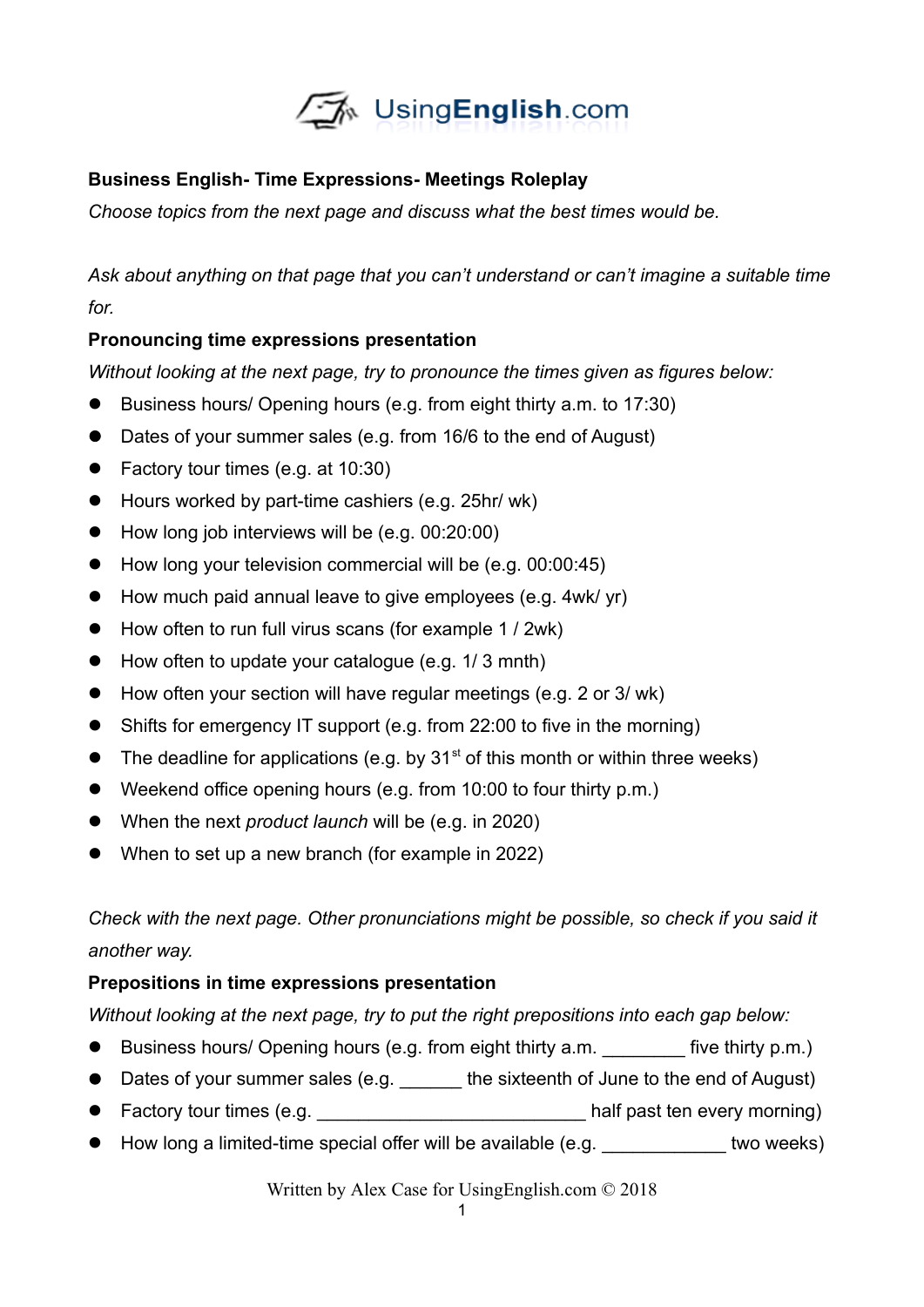

- How long a sportsman's product endorsement deal will be (e.g. \_\_\_\_\_\_\_\_\_\_\_ a decade)
- Shifts for emergency IT support (e.g. from ten the evening to five in the morning)
- The date and time of the next board meeting (the last one was three months  $\Box$
- The deadline for applications (e.g. The thirty first of this month or three weeks)
- Time of your product launch party (e.g. five o'clock or half past seven the evening)
- When invoices will be sent (e.g. the twenty fifth \_\_\_\_\_\_\_\_\_\_\_\_\_\_\_\_\_\_\_\_\_\_\_\_\_\_ every month)
- When the next *product launch* will be (e.g. \_\_\_\_\_\_\_\_\_\_\_\_\_\_\_\_\_\_\_\_\_\_\_ twenty twenty)
- When the office will close in the evening (e.g. \_\_\_\_\_ half past nine \_\_\_\_\_\_ the evening)
- When to set up a new branch (for example **with the summan and twenty two)**
- Your target date for doubling your market share (e.g. \_\_\_\_\_\_\_\_\_\_\_\_\_\_\_\_\_\_\_\_\_\_ five years)

*Check your answers below.*

*Discuss points from the list below again, but this time as a whole roleplay meeting with three items on the agenda.*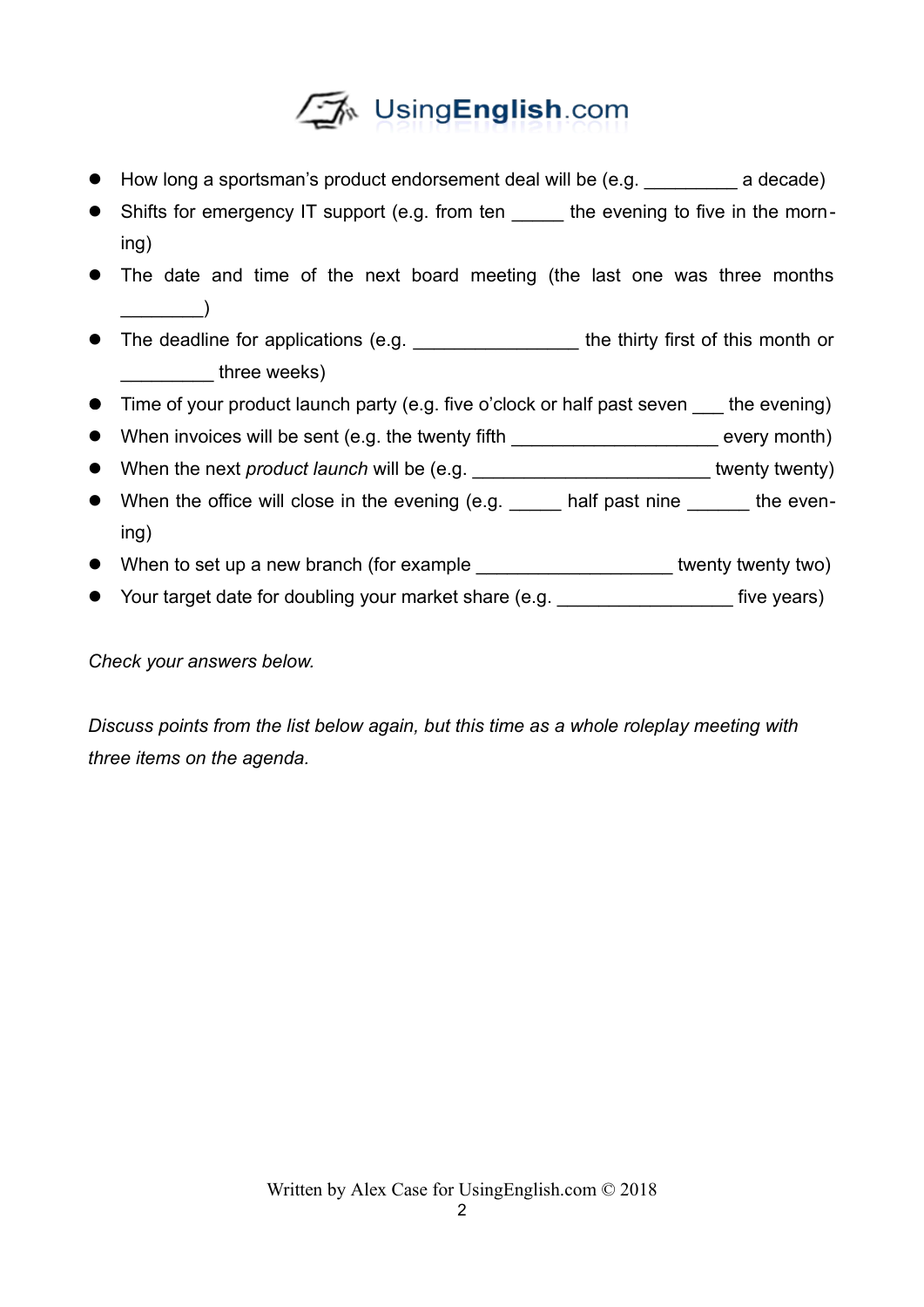

## **Times to discuss**

- Business hours/ Opening hours (e.g. from eight thirty a.m. to five thirty p.m.)
- Dates of your summer sales (e.g. from the sixteenth of June to the end of August)
- Dates of...
- Factory tour times (e.g. at half past ten every morning)
- Hours worked by part-time cashiers (e.g. twenty five hours a week)
- How long a limited-time special offer will be available (e.g. for two weeks)
- How long a sportsman's product endorsement deal will be (e.g. for a decade)
- How long job interviews will be (e.g. twenty minutes)
- How long temp contracts will be (for example six months)
- How long to offer interest-free credit for (e.g. three months)
- How long you will pay for a billboard before evaluating its effectiveness (e.g. a week)
- How long you will sponsor a sports team for (e.g. for three or four years)
- How long your advertising campaign will be (e.g. a fortnight or three weeks)
- How long your television commercial will be (e.g. half a minute or forty five seconds)
- How long…
- How much paid annual leave to give employees (e.g. four weeks a year)
- $\bullet$  How much
- How often to run full virus scans (for example once every two weeks)
- How often to update your catalogue (e.g. once a quarter or once every three months)
- How often you will upgrade your software (e.g. your CAD software)
- How often your radio commercial will be broadcast (e.g. once every two hours)
- How often your section will have regular meetings (e.g. twice or three times a week)
- How often….
- Length of sales force training (for example six weeks)
- Length of...
- Maximum overtime per week (e.g. fifteen hours a week)
- Probationary periods (e.g. three months)
- Shifts for emergency IT support (e.g. from ten in the evening to five in the morning)
- The date and time of the next board meeting (the last one was three months ago)
- The date and time of the next...

Written by Alex Case for UsingEnglish.com © 2018